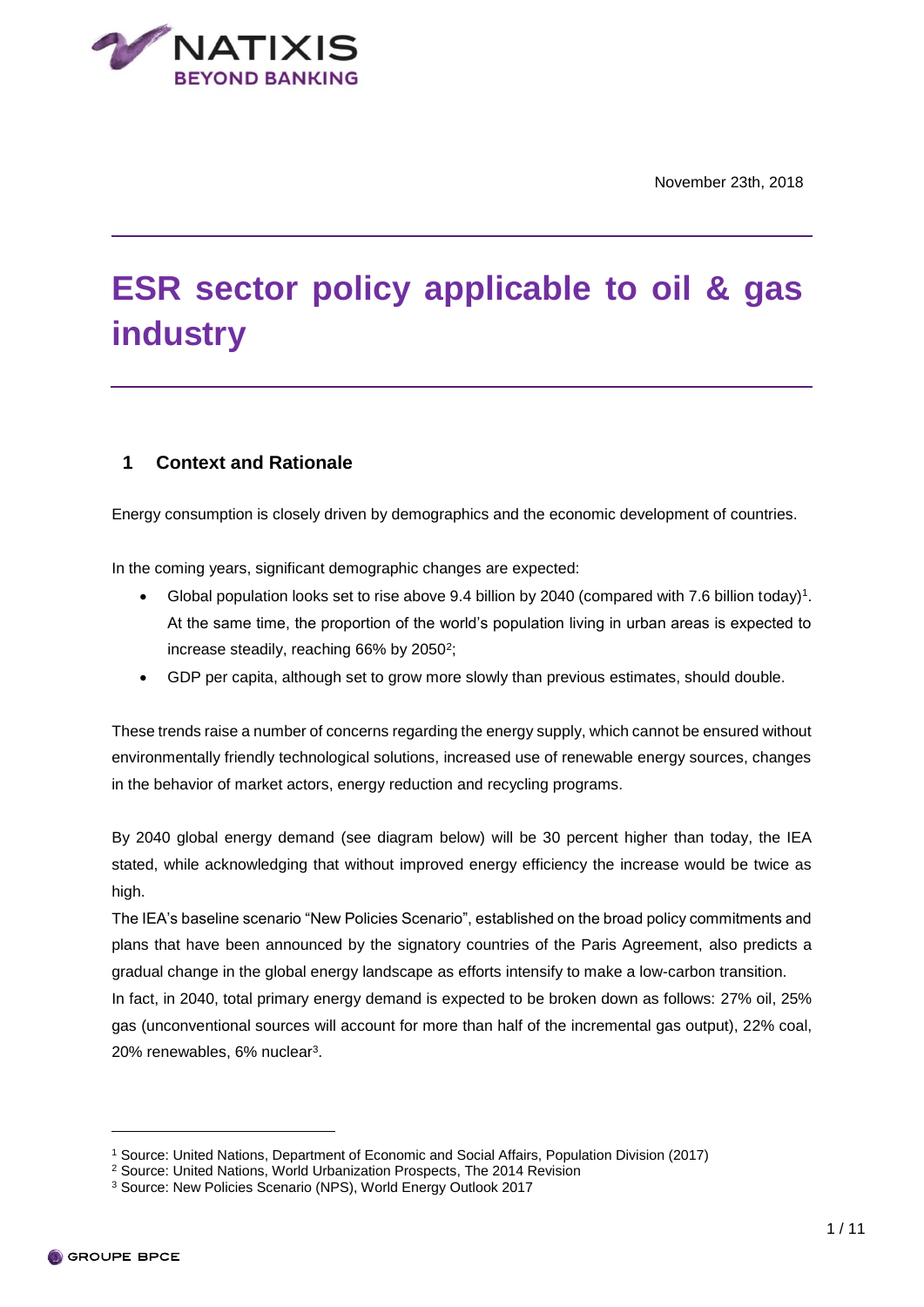



In this context, and despite the regular decrease of renewable energy cost, oil and gas should remain predominant in the world primary energy mix, driven by population growth and demand in transportation, building and power generation sectors.

Acknowledging the importance of climate change issues and the active role that financial institutions have to play in addressing the global energy transition, Natixis has been supporting the move towards a low-carbon economy for over 20 years by financing the development of renewable energies.<sup>4</sup> Natixis is also aware that the outlook for the global economy still needs to rely partly on oil and gas during the necessary transition period, and as such, Natixis will support this transition by financing a large and diverse energy sector.

In this context, Natixis supports its clients of the oil and gas sector after special attention of their business conducts and practices, by establishing specific assessment and exclusion criteria which are described in this policy.

This policy (the "Policy") provides a list of criteria, applicable either to *dedicated project* financing or *corporate* financing or investment in the oil and gas sector, as defined in Part 2, by incorporating the commitments made in December 2017 related to tar sands and the Arctic region due to irremediable damage they may generate. This policy also presents the assessment framework applicable to nonconventional hydrocarbons, including oil and shale gas.

<sup>4</sup>*Natixis supports the development of renewable energies around the world by financing offshore and onshore wind farms, solar parks and other types of power generation. At end 2017, the resulting total portfolio thus financed represented more than 26 GW. Natixis is also active in the development of green bonds and contributed to arrange the issuance of 17 green and/or social bonds.*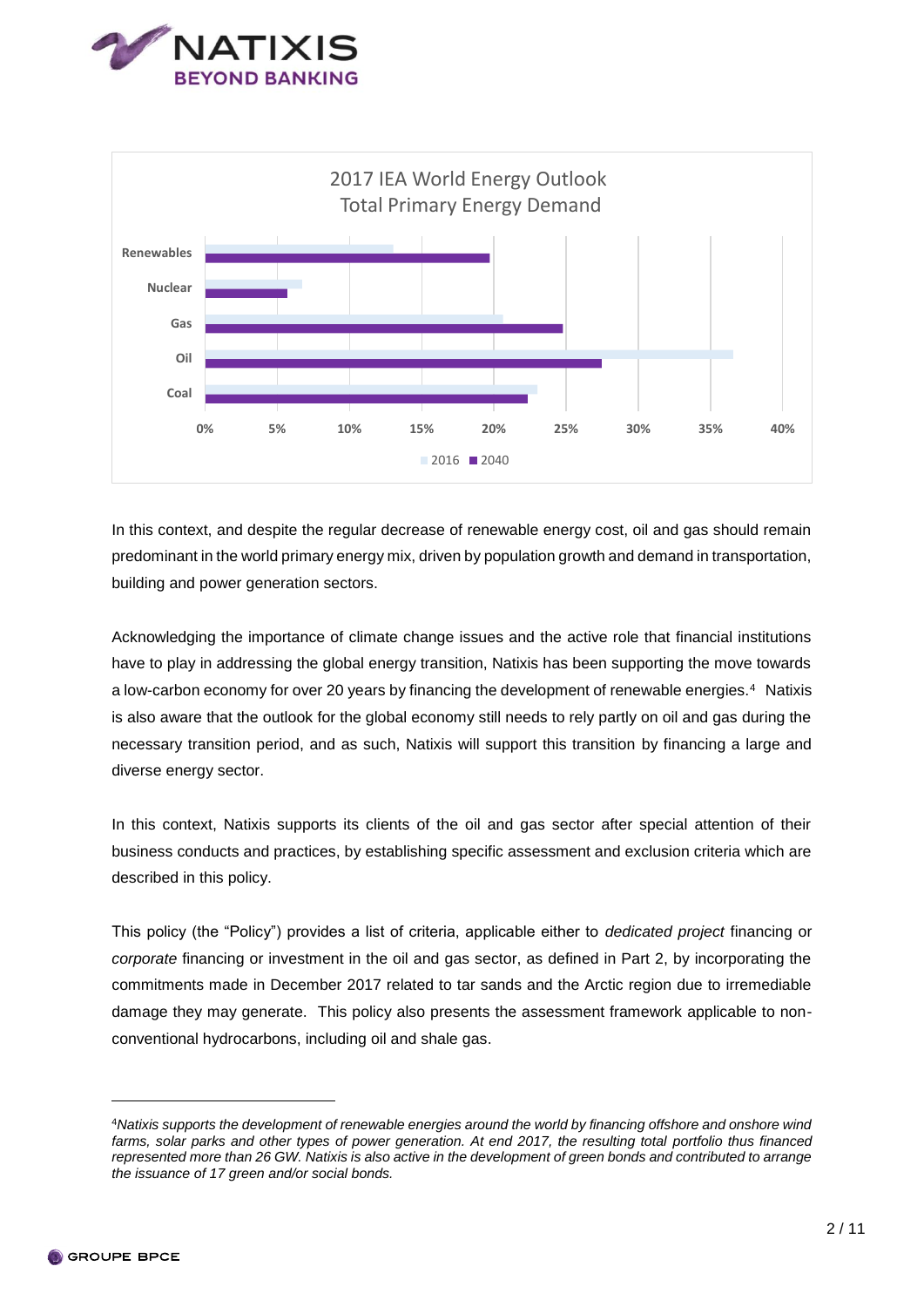

# **2 Scope of application of the Policy**

The Policy applies on a worldwide basis.

The Policy covers the following activities: oil & gas exploration and production (offshore and onshore), transportation (pipelines), processing (oil refineries, liquefaction and regasification terminals, etc.), storage, and other related activities.

#### **Banking**

The Policy applies to the following banking financial products and services provided by Natixis:

- Dedicated financing in the form of *project finance*  aiming to (i) finance or refinance a new Project (defined as *greenfield*) to build or under construction, or (ii) finance or refinance investment to expand, revamp or transform an existing Project in operation (defined as *brownfield*) (*see 3.1 below*);
- Dedicated acquisition financing aiming to finance or refinance the acquisition of one or several Project(s) or an entity holding one or several project(s) that are in operation (*see 3.2 below*);
- Corporate financing, when facilities are to be used for general corporate or operation-related purpose financing (working capital, pre-export financing, sale and trade of oil and gas products, etc.) (*see 3.2 below);*
- Financial advisory associated with the hereabove financing *(see 3.1 and 3.2 below);*
- All types of related banking or capital market products and services, including guarantees, letters of credit, swaps, and other associated facilities *(see 3.1 and 3.2 below);*
- Others market activities: debt and equity offerings for oil and gas companies *(see 3.1 and 3.2 below);*
- Merger and Acquisition activities *(see 3.1 and 3.2 below).*

#### **Insurance**

- Third-party asset management activities of Natixis Assurances on all portfolios under management agreement and dedicated funds<sup>5</sup>.

## **3 Implementation criteria**

All transactions as defined in Part 2 of the Policy are examined in details by applying precise evaluation criteria and by complying with a set of exclusion rules.

<sup>5</sup> With the exception of any kind of index-linked solution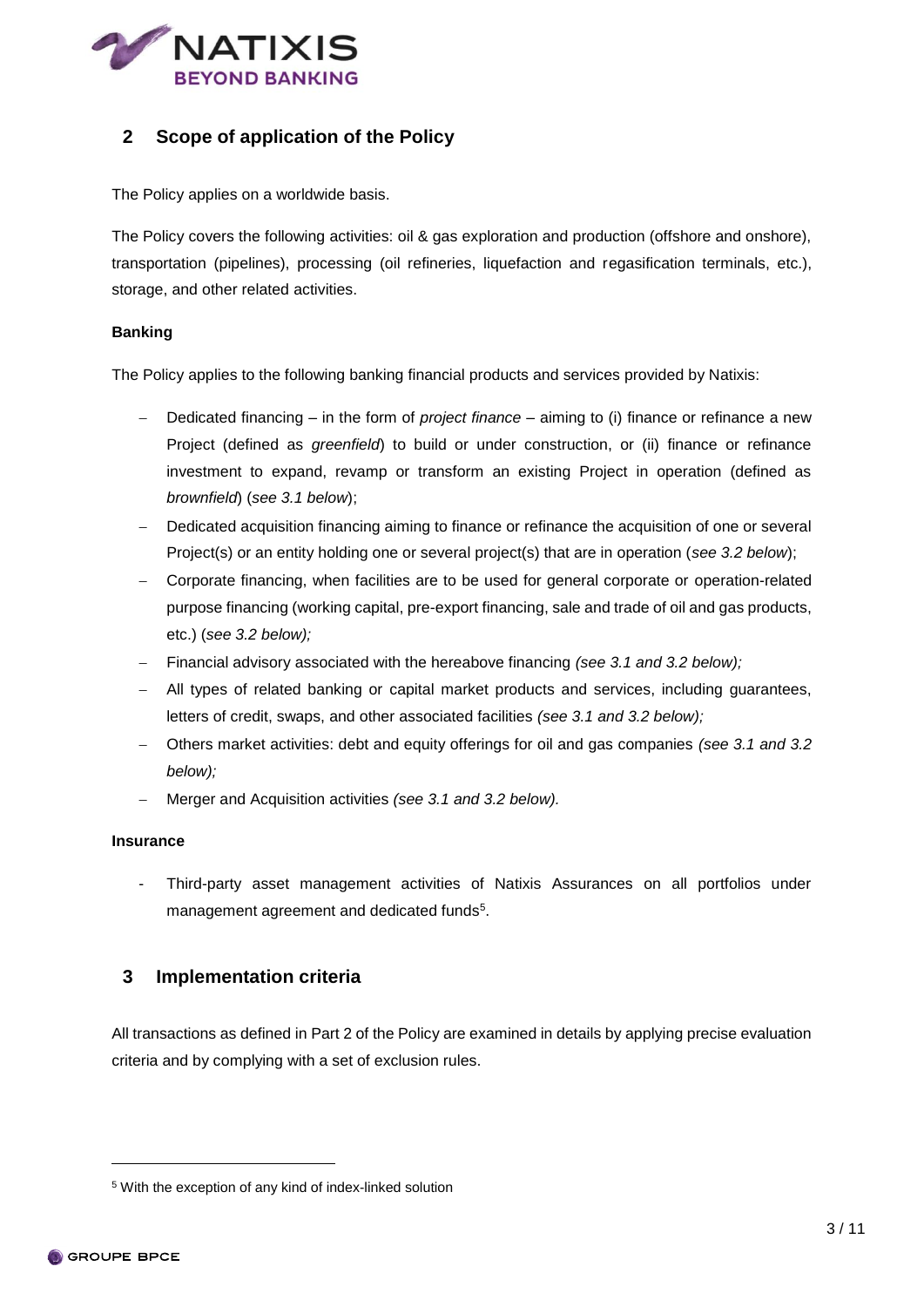

# **3.1 Dedicated financing – in the form of** *project finance* **and all types of related banking or capital market products and services.**

## **3.1.1 Evaluation criteria**

For dedicated financing, a framework for comprehensive E&S risk and impact assessment applies in the credit analysis process, in particular with respect to:

- the environment: greenhouse gas emissions and other pollutants, venting and flaring, effluent discharges, waste, use of natural resources, degradation of flora and fauna, etc.;
- human activities: living conditions, workers' health and safety, health, safety & security of communities, and stakeholders affected by the project, etc.;
- cultural heritage: protection of cultural sites and historical landmarks.

This assessment reviews the borrower's management practices and procedures to avoid and minimize the impacts caused by the project, and where residual impacts remain, to compensate/offset risks.

The analysis takes into account compliance with the host-country regulations and laws, with IFC's<sup>6</sup> Environmental and Social Performance Standards, with World Bank Group Environmental, Health, and Safety Guidelines (EHS Guidelines) as well as other relevant industry's guidelines (*see Part 7 References*).

In the assessment process, the following factors are taken into consideration:

- major controversies surrounding the project;
- quality of risk management plans;
- prevention and management of greenhouse gas emissions, pollution-related risks and other hazards;
- consultation with communities and grievance mechanism procedures;
- resettlement and compensation action plan;
- prior and informed consent of the indigenous people when applicable, with particular focus on project with heavy land pressure (e.g. pipeline);
- respect of human rights and working conditions:
- conservation and sustainable management of biodiversity and critical habitat;
- protection of cultural heritage.

This process may require the appointment of an independent consultant, in accordance with the Equator Principles, of which Natixis is a signatory since December 2010.

-

 $6$  For designated countries, as characterized by the Equator Principles, assessment according to IFC's Performance Standards is not required, unless otherwise required by Natixis in the due diligence process.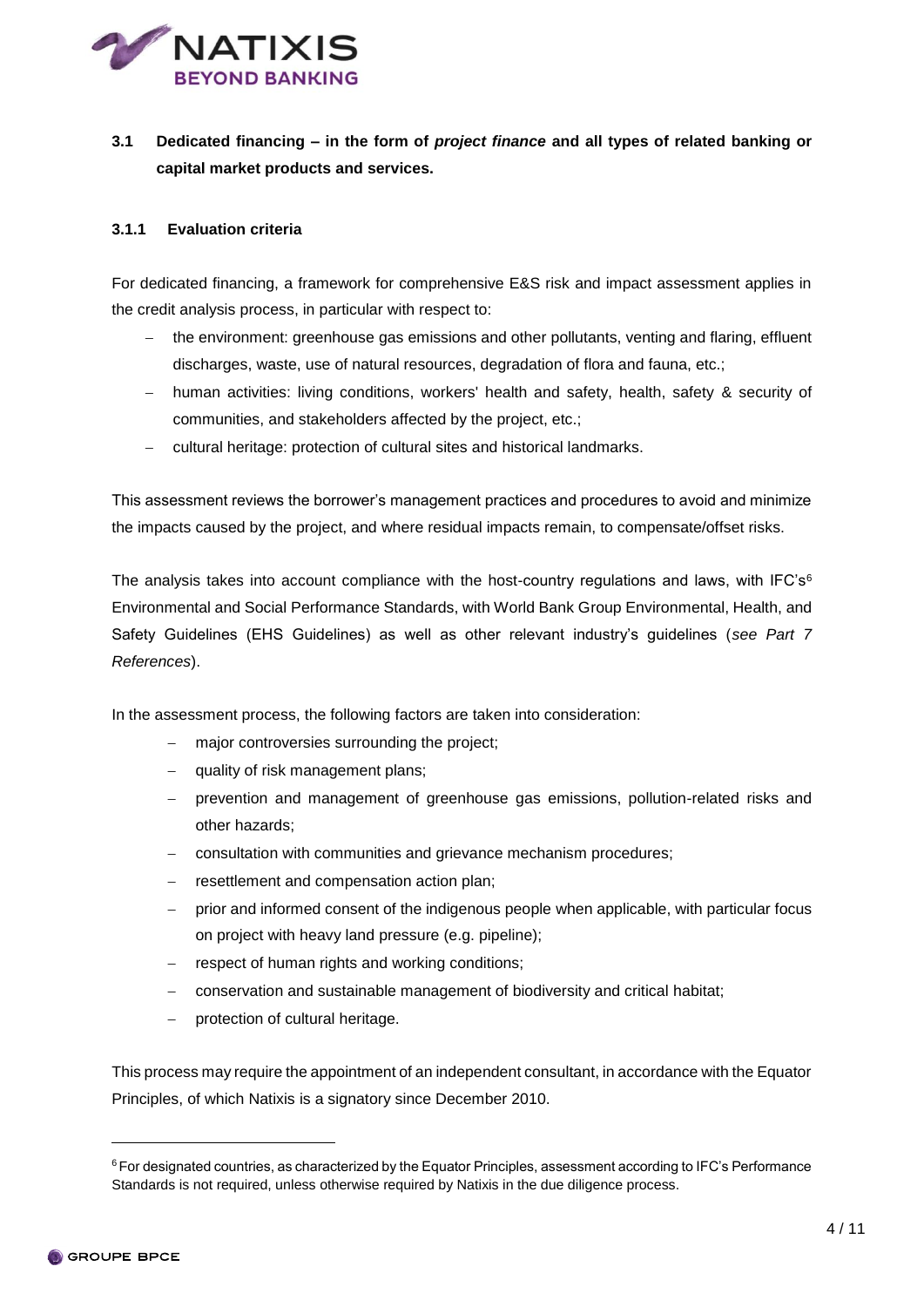

Based on the finding of the assessment, an action plan listing all necessary remediation, mitigation measures, corrective actions, reporting and monitoring actions, is prepared and annexed to the loan agreement. Post financial close, the progress of the action plan is closely monitored at regular interval throughout the financing period.

#### → **Specific case of offshore oil and gas installations**

In the case of a transaction related to offshore installations (e.g. *special purpose ship<sup>7</sup> ),* Natixis carries out a specific due-diligence process, covering the following issues:

- compliance with local and international regulations, including marine conventions in force<sup>8</sup>;
- category of ships or offshore units<sup>9</sup>;
- ratification of marine conventions and regulations by the country to which installation is registered;
- the ship's or offshore unit's flag and the country assessment  $10$ ;
- $-$  quality of the classification society<sup>11</sup> having certified the installations;
- ‒ implementation of management systems consistent with international standards throughout the construction, deployment, exploitation and maintenance phases.

This process may require the appointment of an independent consultant.

#### **Specific case of shale oil and shale gas:**

In the case of a transaction dedicated to a shale oil or shale gas Project*,* Natixis carries out a complementary due-diligence process.

Natixis's assessment criteria applicable to such financing are presented below (*see 3.2 below*).

#### **3.1.2 Exclusions**

Independently of the above due diligence process, Natixis does not finance oil and gas installation whose environmental and social risks and impacts are considered too high and cause irreparable damage, and/or have a weak economic justification as regards to the risks incurred.

<sup>7</sup> Special purpose ships: Floating Production Storage and Offloading unit (FPSO), Floating Storage and offloading unit (FSO), Floating Liquefied Natural Gas unit (FLNG), Mobile Offshore Drilling Unit (MODU), Floating Storage and Regasification Unit (FSRU) and any other assets related to offshore exploration and production are included in this classification.

<sup>&</sup>lt;sup>8</sup> Solas, Marpol, quality and security standards defined by the International Maritime Organization (IMO)

<sup>&</sup>lt;sup>9</sup> On the basis of the list issued by the Paris Memorandum and Tokyo Memorandum

<sup>10</sup> On the basis of countries rating list issued by International Chamber of Shipping (ICS)

<sup>11</sup> On the basis of the list issued by the International Association of Classification Societies (IACS)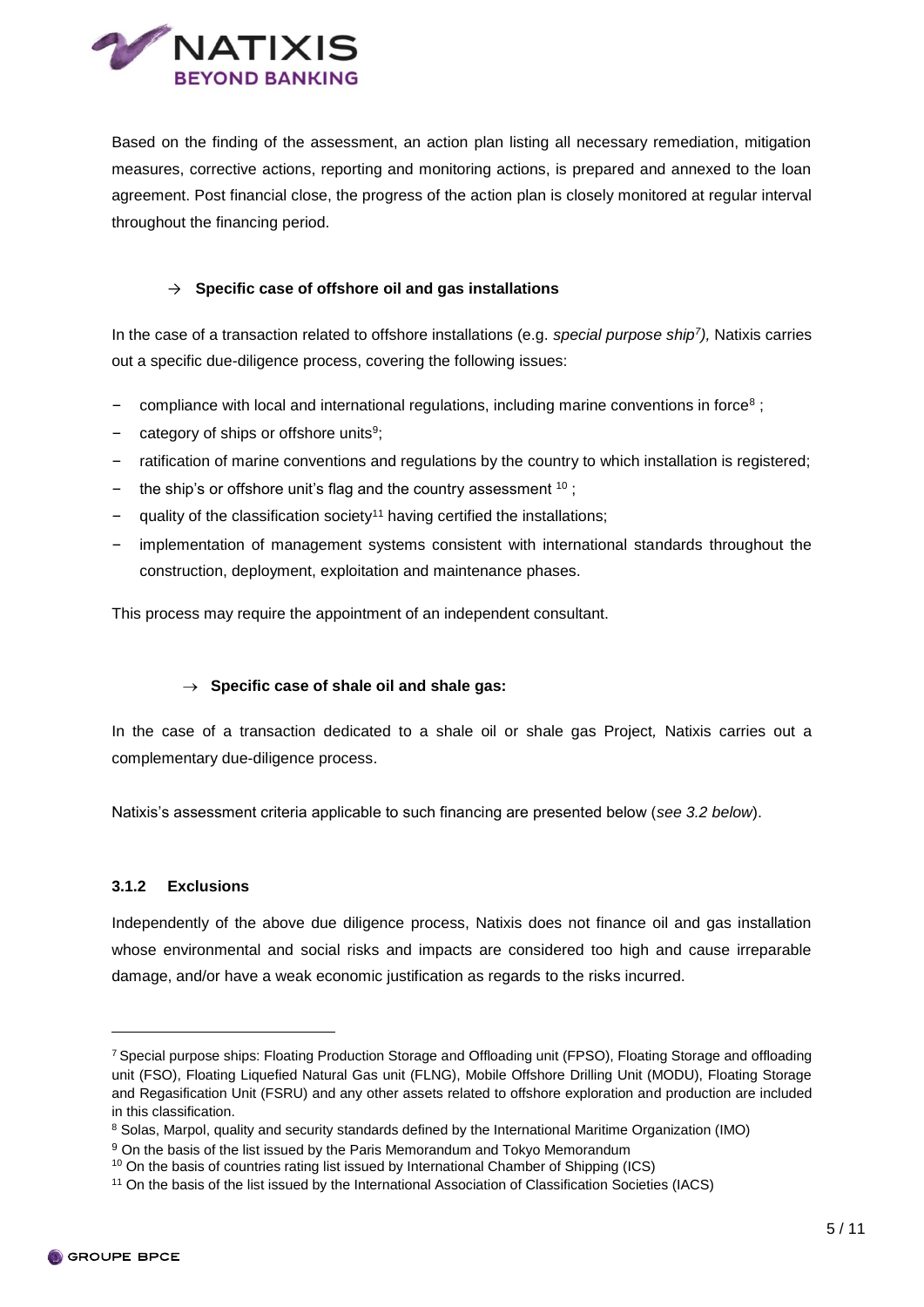

- 3.1.2.1 Natixis will not participate in any dedicated facility to finance the oil exploration and production extracted from tar sands.
- <span id="page-5-0"></span> $3.1.2.2$ Natixis will not participate in any dedicated facility to finance extra-heavy oil<sup>12</sup> exploration and production.
- $3.1.2.3$ Natixis will not participate in any dedicated facility to finance pipeline, storage installations export terminal, and other related infrastructures supplied at 30% or more with oil from tar sands and/or *extra-heavy oil[12](#page-5-0)*.
- $3.1.2.4$ Natixis will not participate in any dedicated facility to finance a *coal-to-liquids* project<sup>13</sup>.
- $3.1.2.5$ Natixis will not participate in any dedicated facility to finance onshore or offshore oil exploration and production in the Arctic region<sup>14</sup>.
- $3.1.2.6$ Natixis will not participate in any dedicated facility to finance projects located in an area classified as UNESCO World Heritage Site, or registered by the Ramsar Convention, or covered by the International Union for Conservation of Nature (IUCN) I-IV.

# **3.2 In all cases other than those referred to in point 3.1 above, as well as all types of related banking and capital market products and services**

## **3.2.1 Evaluation criteria**

Prior to entering into business relations, and then on a regular basis<sup>15</sup>. Natixis ensures that the technologies used by the client and its environmental and social risk management system are consistent with the industry's best practices and standards.

Thus, as part of the client knowledge, Natixis pays particular attention to the following domains:

- Quality of reporting, as assessed on the basis of regular indicators (e.g. energy performance, water management, greenhouse gas emissions, pollution and accident, preventive and corrective action, etc.);
- Occurrence of potential major events (heavy pollution, remediation plan and its follow-up);
- Disclosure of information on impacts management (incl. prevention and response plan) in accordance with regulatory requirements and industry's best practices;

-

<sup>12</sup> *Extra-heavy oils* are oils having an API gravity < 10 (*American Petroleum Institute).*

<sup>13</sup> A *coal-to-liquids* project is a project in which a liquefaction process is used to convert coal into liquid fuels or petrochemicals.

<sup>&</sup>lt;sup>14</sup> All waters identified as polar waters in the International Code for Ships Operating in Polar Waters (the Polar Code -adopted by the International Maritime Organization), and all lands north of the 10°C July isotherm.

<sup>&</sup>lt;sup>15</sup> This review is carried out on an annual basis, or every one-to-three years, depending on client's governance quality.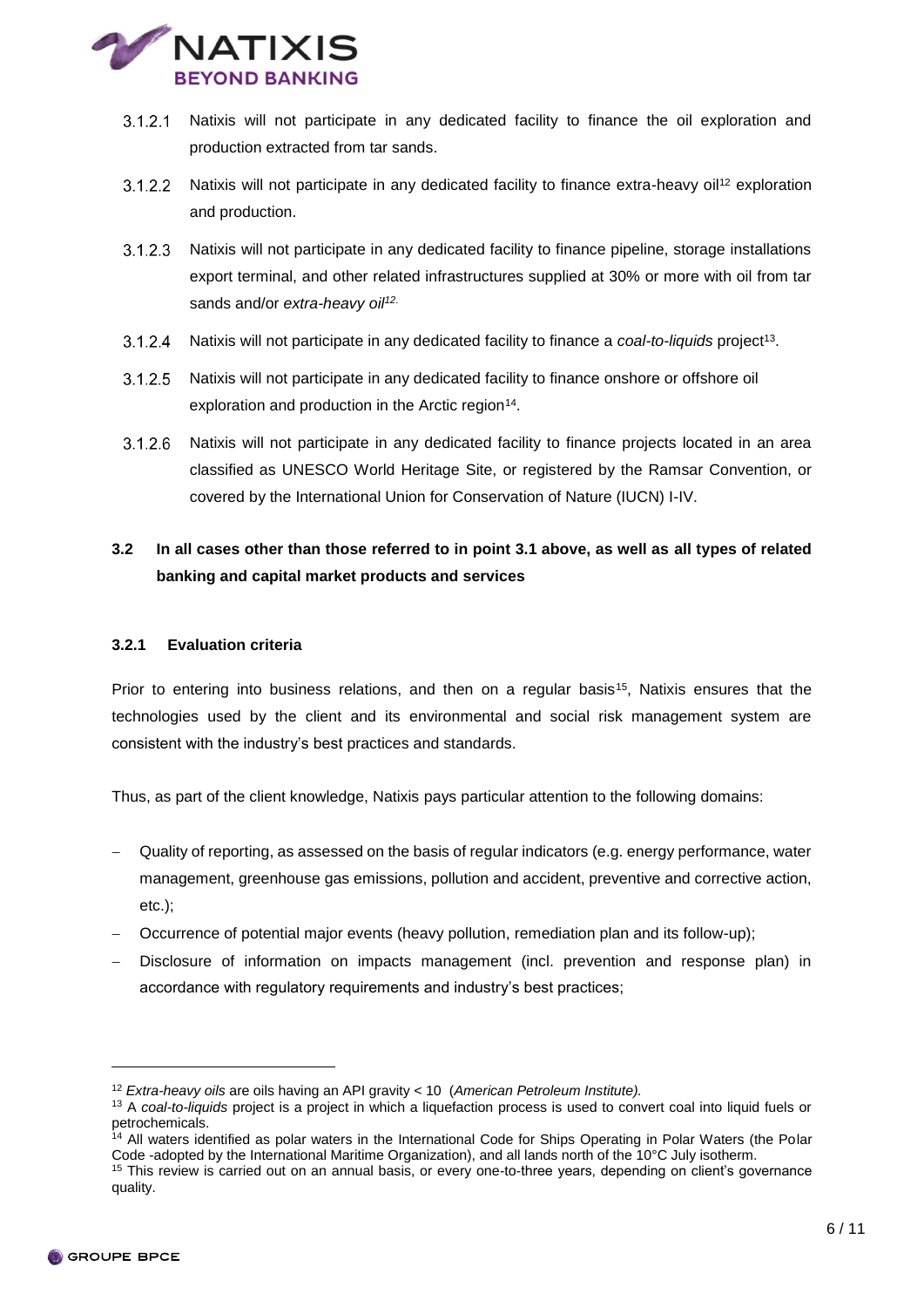

- Client's adherence or recognition of industry's standards and initiatives such as IPIECA, EITI, AIE, IOGP, GGFR, EBI, etc., see point 7 – *References* below);
- Major controversies remained unanswered from the client or for which client's response was not deemed satisfactory;
- Extra-financial ratings from extra-financial rating agencies or any other external source deemed credible;

In order to better understand how a client/ or a prospect addresses its environmental & social risks, Natixis uses the relevant sources of information available, exchanging views with the client.

This preparatory phase is full part of the due diligence made by Natixis on his client. In case of significant failures against the best practices of the oil and gas industry, Natixis looks for the cause and engages with the client in order to find an acceptable solution as soon as possible. In the absence of an acceptable solution, Natixis may decide on its own to not enter into relationship or to not renew its commitments with the client.

#### **Specific case of shale oil and shale gas:**

Oil and shale gas are trapped in their original source rock. Because of the very low permeability of these shales, specific techniques using hydraulic fracturing are required.

Acknowledging the concerns raised against these techniques, Natixis has implemented an enhanced due diligence mechanism.

Thus, prior to entering into business relations, and then on a regular basis, Natixis reviews and assesses the client's policies and procedures (or those required by the client to its subcontractors) in the following additional areas:

- Management of communities relations;
- Use of best practices for selecting well sites in order to reduce the total land-use footprint and reduce the seismic risk;
- Use of best practices for well-bore design, well integrity during the life of the well, and fracturing;
- $-$  Employee safety management;
- Environmental management programs aiming to preserve water quality (surface water and groundwater), including wastewater management;
- Minimization of methane and greenhouse releases to the environment;
- Subcontractors control.

Similarly to the mechanism described in 3.2.1 above, Natixis has developed a specific due diligence process applicable to the shale oil and shale gas industry.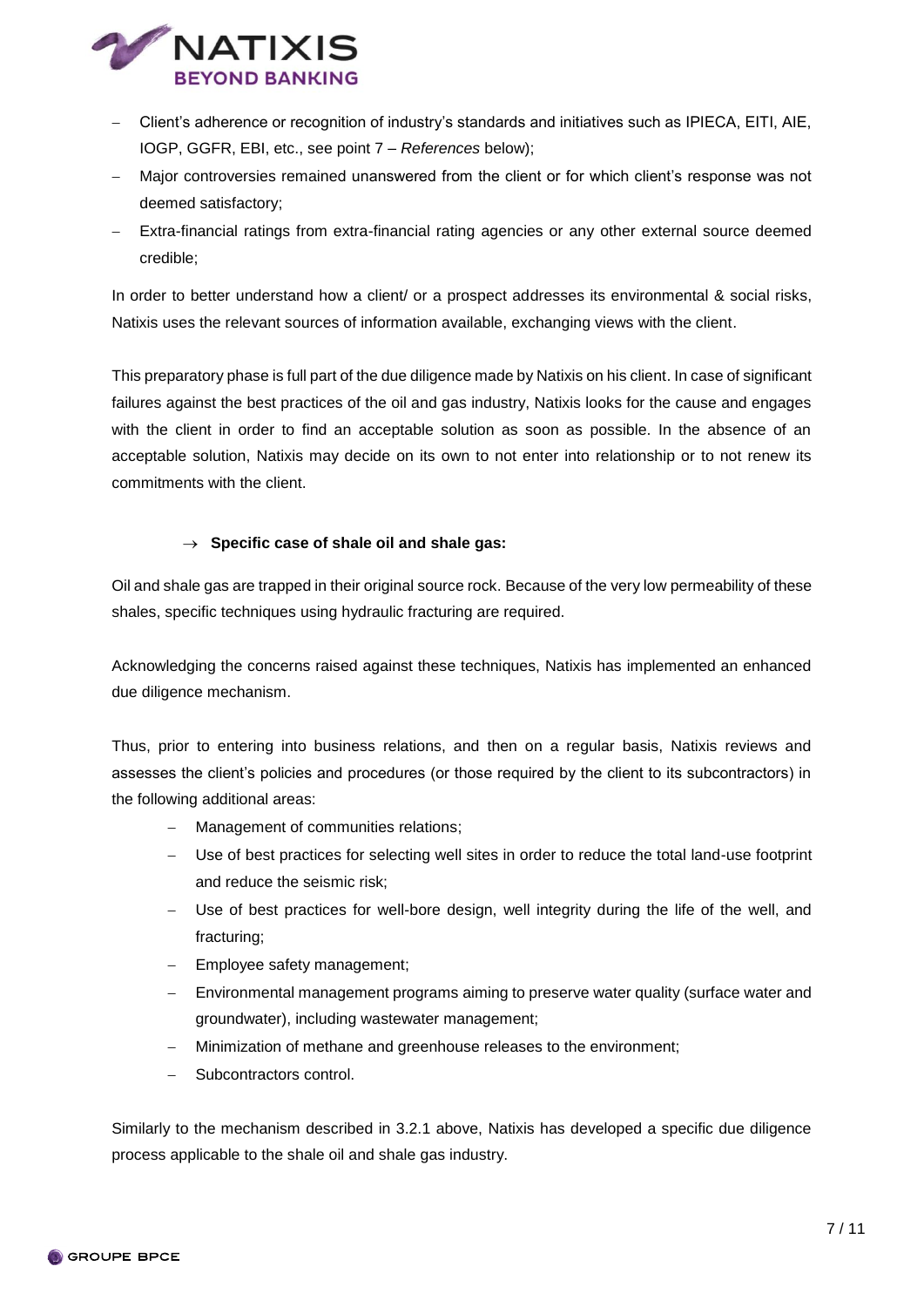

#### **3.2.2 Exclusions**

In addition to the exclusion criteria detailed in section 3.1, the following exclusion criteria apply to all companies in the oil and gas sector:

- <span id="page-7-1"></span><span id="page-7-0"></span> $3.2.2.1$ Natixis will not participate in any general purpose financing in favor of a borrower whose activity<sup>16</sup> is relying by 30%<sup>17</sup> or more on the exploration, production, transport, storage or export of oil from tar sands or extra-heavy oil, or on the operation of *coal-to-liquids* facilities;
- $3.2.2.2$ Natixis will not participate in any acquisition financing of a company whose activity<sup>[16](#page-7-0)</sup> is relying by 30%<sup>17</sup> or more on the exploration, production, transport, storage or export of tar sands or *extra-heavy oil*, or on the operation of *coal-to-liquids* facilities;
- $3.2.2.3$ Natixis Assurances will not invest in a company whose activity<sup>[16](#page-7-0)</sup> is relying by 30%<sup>17</sup> or more on the exploration, production, transport, storage or export of tar sands or *extra-heavy* oil, or on the operation of *coal-to-liquids* facilities*.*

# **4 Date of implementation of the Policy**

The Policy applies to any new transaction as of the date the Policy is published. All existing contractual commitments non-compliant with this Policy will be honored but will not be renewed at maturity.

The Policy has been drafted under the current state of technologies.

The Policy may, when necessary, be subject to amendments.

## **5 Implementation and decision-making process**

In order to ensure full compliance with the Policy, each transaction expected in the oil and gas sector is subject to particular scrutiny from all parties involved within Natixis at all stages of the transaction, from origination, analysis and structuring, to final approval by the various levels of the credit approval process.

In the absence of an agreement on whether a transaction complies with the Policy, the final decision will be made by Natixis' highest level credit committee and, whenever appropriate, the Global Conduct Committee, chaired by Natixis CEO (or his designated representative).

-

<sup>&</sup>lt;sup>16</sup> Depending on data availability, in revenues or in reserves of oil extracted from tar sands.

<sup>&</sup>lt;sup>17</sup> If the borrower belongs to a group (i.e. holding or subsidiary), the share of revenues derived from tar sands or extra-heavy oil is calculated for both the borrowing entity and the group it belongs to. General purpose corporate financing of the borrower is excluded if and when one of the two ratios stands at 30% or more.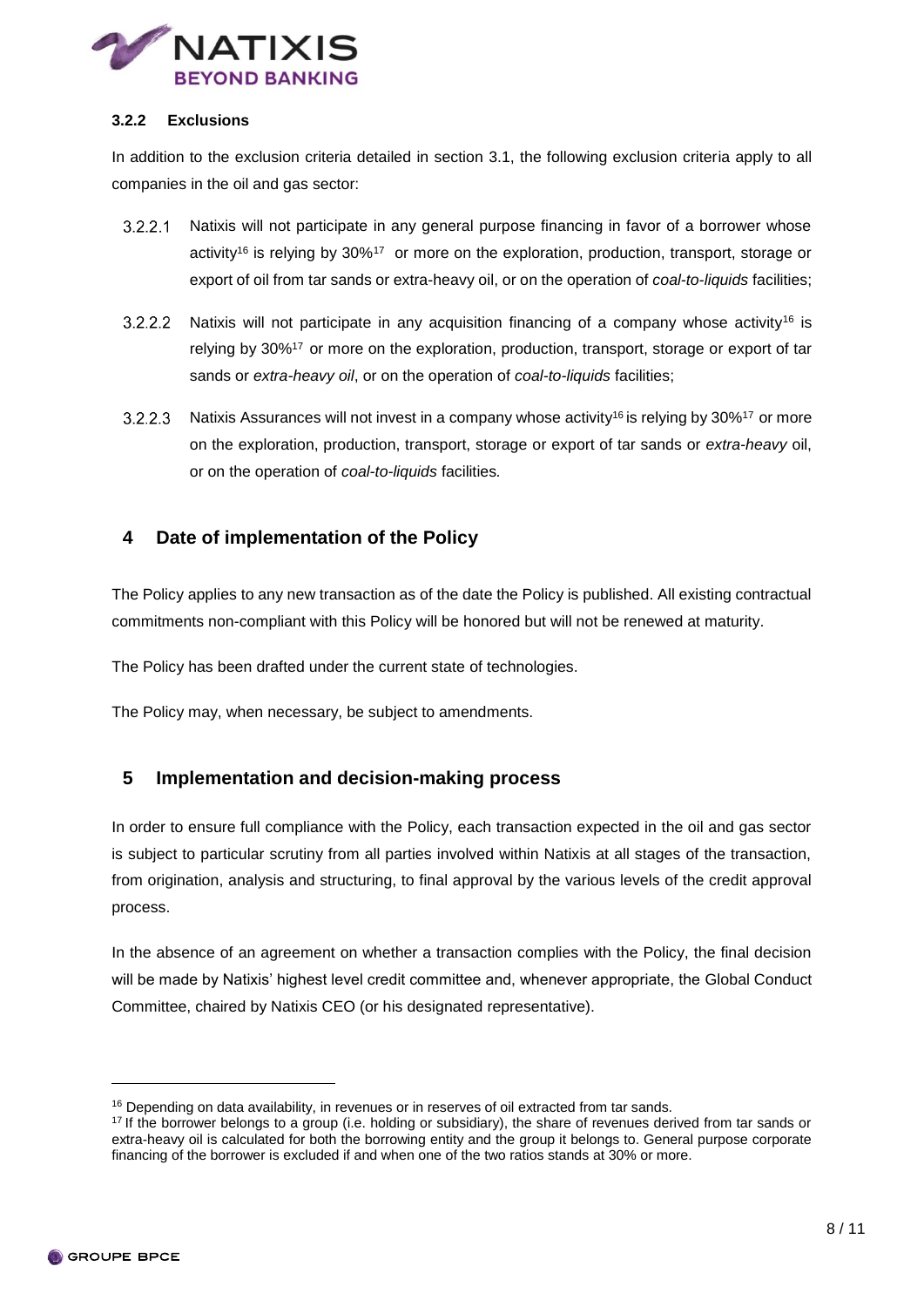

## **6 Glossary**

 **Equator Principles:** *The Equator Principles (EPs) is a risk management framework, adopted by financial institutions, for determining, assessing and managing environmental and social risk in projects. It is primarily intended to provide a minimum standard for due diligence and monitoring to support responsible risk decision-making.*

*http://equator-principles.com/* 

- **Non-conventional hydrocarbons:** *Unconventional hydrocarbons are sources of oil and gas which*  require methods for extraction which are not normally necessary in the conventional extraction of *hydrocarbons. Sources of unconventional oil and gas include: shale gas, shale oil, tight sands, gas hydrates… Extraction methods include "unconventional" techniques. In shale gas these techniques are a combination of commonly used conventional methods: horizontal drilling and hydraulic fracturing (or fracking).*
- **IUCN protected areas***: IUCN protected area management categories classify protected areas according to their management objectives. The categories are recognized by international bodies such as the United Nations and by many national governments as the global standard for defining and recording protected areas and as such are increasingly being incorporated into government legislation.*
	- *Strict Nature Reserve: Ia*
	- *Wilderness Area: Ib*
	- *National Park: II*
	- *Natural Monument or Feature: III*
	- *Habitat/Species Management Area: IV*
	- **Ramsar sites :** *« Sites containing representative, rare or unique wetland types » and « Sites of international importance for conserving biological diversity » listed in the Convention on Wetlands adopted in Ramsar, iran in 1971 (Ramsar Convention).*

## **7 References**

 **CLC : International Convention on Civil Liability for Oil Pollution Damage -** *The International Convention on Civil Liability for Oil Pollution Damage, 1969, renewed in 1992, is an international maritime treaty administered by the International Maritime Organization that was adopted to ensure that adequate compensation would be available where oil pollution damage was caused by maritime casualties involving oil tankers*

*[http://www.imo.org/en/About/conventions/listofconventions/pages/international-convention-on-civil](http://www.imo.org/en/About/conventions/listofconventions/pages/international-convention-on-civil-liability-for-oil-pollution-damage-(clc).aspx)[liability-for-oil-pollution-damage-\(clc\).aspx](http://www.imo.org/en/About/conventions/listofconventions/pages/international-convention-on-civil-liability-for-oil-pollution-damage-(clc).aspx)*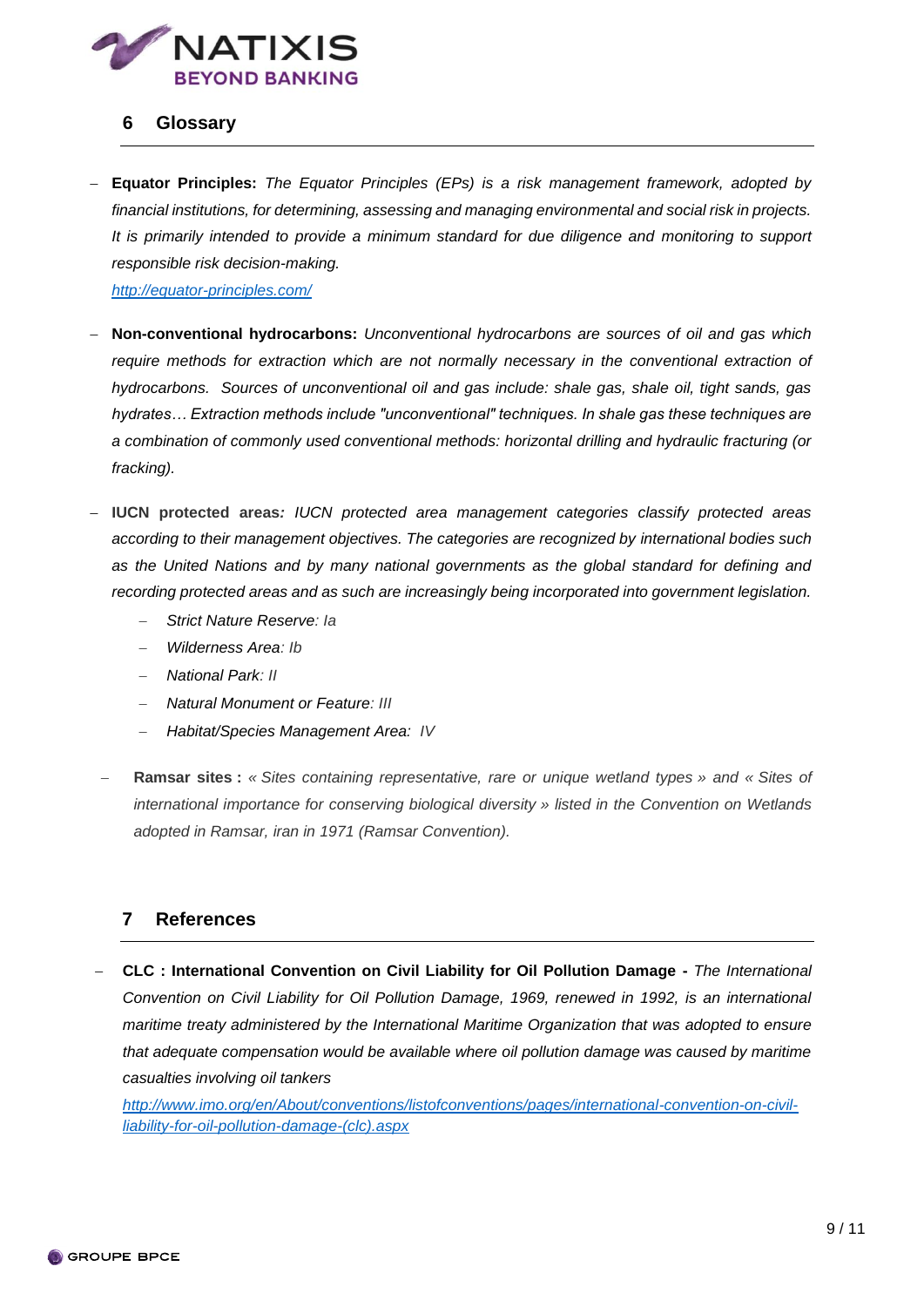

 **EBI : Energy and Biodiversity Initiative -** *The Energy and Biodiversity Initiative is a joint*  industry/NGO initiative that produced a series of best practice quidelines and tools to improve the *environmental performance of energy operations.*

*<http://www.theebi.org/abouttheebi.html>*

**EITI : Extractive Industries Transparency Initiative -** *The EITI is an international standard for transparency in extractive industry payments and receipts. In countries participating in the EITI, companies are required to publish what they pay to governments and governments are required to publish what they receive from companies.* 

*<https://eiti.org/>*

 **GGFR : Global Gas Flaring Reduction Partnership -** *The Global Gas Flaring Reduction Partnership (GGFR) is a public-private initiative comprising international and national oil companies, national and regional governments, and international institutions. GGFR works to increase use of natural gas associated with oil production by helping remove technical and regulatory barriers to flaring reduction, conducting research, disseminating best practices, and developing country-specific gas flaring reduction programs.*

*[http://ndcpartnership.org/funding-and-initiatives-navigator/global-gas-flaring-reduction-partnership](http://ndcpartnership.org/funding-and-initiatives-navigator/global-gas-flaring-reduction-partnership-ggfr-zero-routine-flaring)[ggfr-zero-routine-flaring](http://ndcpartnership.org/funding-and-initiatives-navigator/global-gas-flaring-reduction-partnership-ggfr-zero-routine-flaring)*

- **ICS : International Chamber of Shipping -** *ICS is the world's principal shipping organization for the shipowners, concerned with all regulatory, operational, legal and employment affairs issues. ICS acts also as a consultative body to the International Maritime Organization (IMO), a United Nations agency with responsibility for the safety of life at sea and the protection of the marine environment. http://www.ics-shipping.org/*
- **IEA : International Energy Agency -** *The International Energy Agency (IEA) is a Paris-based autonomous intergovernmental organization established in the framework of the Organisation for Economic Co-operation and Development (OECD) in 1974 in the wake of the 1973 oil crisis. The IEA was initially dedicated to responding to physical disruptions in the supply of oil, as well as serving as an information source on statistics about the international oil market and other energy sectors. <https://www.iea.org/>*
- **IOGP : International Association of Oil & Gas Producers -** *The International Association of Oil & Gas Producers (IOGP) is the voice of the global upstream industry. <https://www.iogp.org/>*
- **IPIECA : international petroleum industry environmental conservation association -** *IPIECA is the global oil and gas industry association for environmental and social issues. IPIECA develops, shares and promotes good practice and knowledge to help the industry and improve its environmental and social performance. IPIECA is the only global association involving both the upstream and*